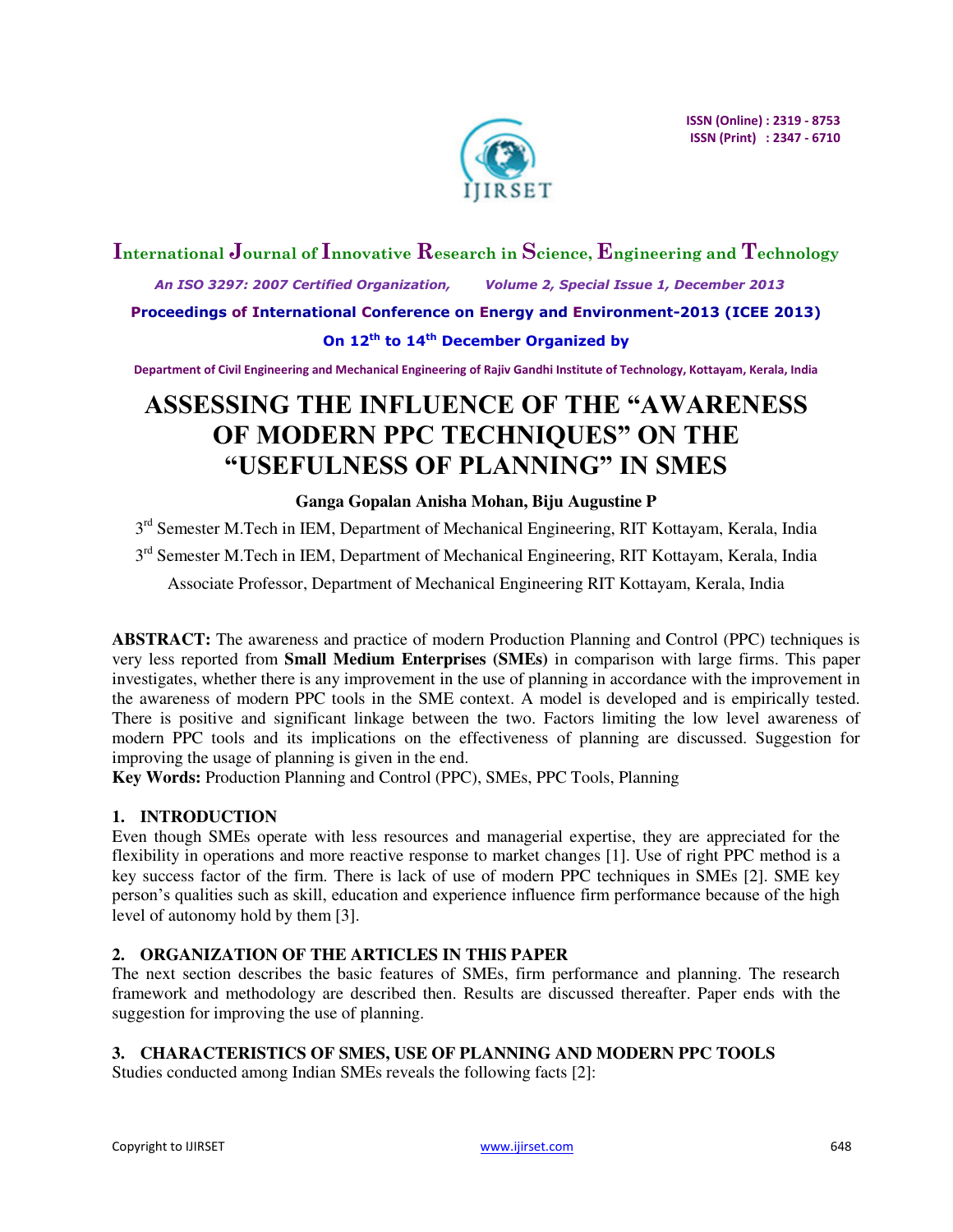- The performance of Indian SMEs largely depends on the enthusiasm, competency, resources and commitment of a single key person (owner/manager/entrepreneur).
- $\triangleright$  Application of Information Systems and Technology in the area of planning is not up to the mark.
- $\triangleright$  Key persons of Indian SMEs believe as being informal and with less structured processes help them minimize cost and provide flexibility in operations.
- $\triangleright$  SME key persons stick to informal methods in operations and remain where they are.
- > Team work and employee involvement in the business is not much entertained.
- $\triangleright$  Membership in professional bodies and standardization procedures are very less.

According to Karami [4], a strategic plan offers competitive advantage to the firm. Karami, 2006 [4] observed that age, experience and education of the key person influence the choice of planning decisions. SMEs prefer informal procedures and lesser amount of written documentation [5]. Peel and Bridge, 1998 [6] observed that SME profitability and goal accomplishment are positively related to the planning detail and formal budgeting techniques. Use of planning in SMEs is poor because of negligence by owners and reliance on the rule of thumb [7].

#### **4. RESEARCH FRAMEWORK, METHODOLOGY AND DESIGN OF THE SURVEY INSTRUMENT**

Linkage between the awareness of modern PPC tools and use of planning are analyzed by means of an empirical study conducted among the selected SMEs. A self reported questionnaire schedule is administered among the firms. A structural equation model is used to interpret the relationship. The framework is shown in figure 1.



Figure 1. Model linking the awareness of PPC with the use of planning

Theory of Planned Behaviour (TPB) is used to justify the causal link between perceptions and adoption of technical and managerial practices such as e-commerce, perception and adoption of IT and IS in business [8]. Theory of Reasoned Action [9] and Technology Acceptance Model [10] are similar arguments on which perceived ease of use of a concept and perceived usefulness are linked. The relationship is stated in the following manner:

#### **Perceptions** — **••** Intentions — • Actual Behaviour

In this study the firm's exposure and attitude towards the worth of modern PPC techniques is linked to the perceived usefulness of Planning.

#### **5. ATTENTION GIVEN TO MODERN PPC TECHNIQUES**

Extent of use of modern PPC techniques in production, HR and budgeting were measured using a five point scale. Frequency of use of modern techniques in the area of Finance, Marketing, HR, Materials and planning was collected. Figure 2 shows the mean scores. All indicators recorded Cronbach's alpha above .7 [11]. Reliability is shown in table 1.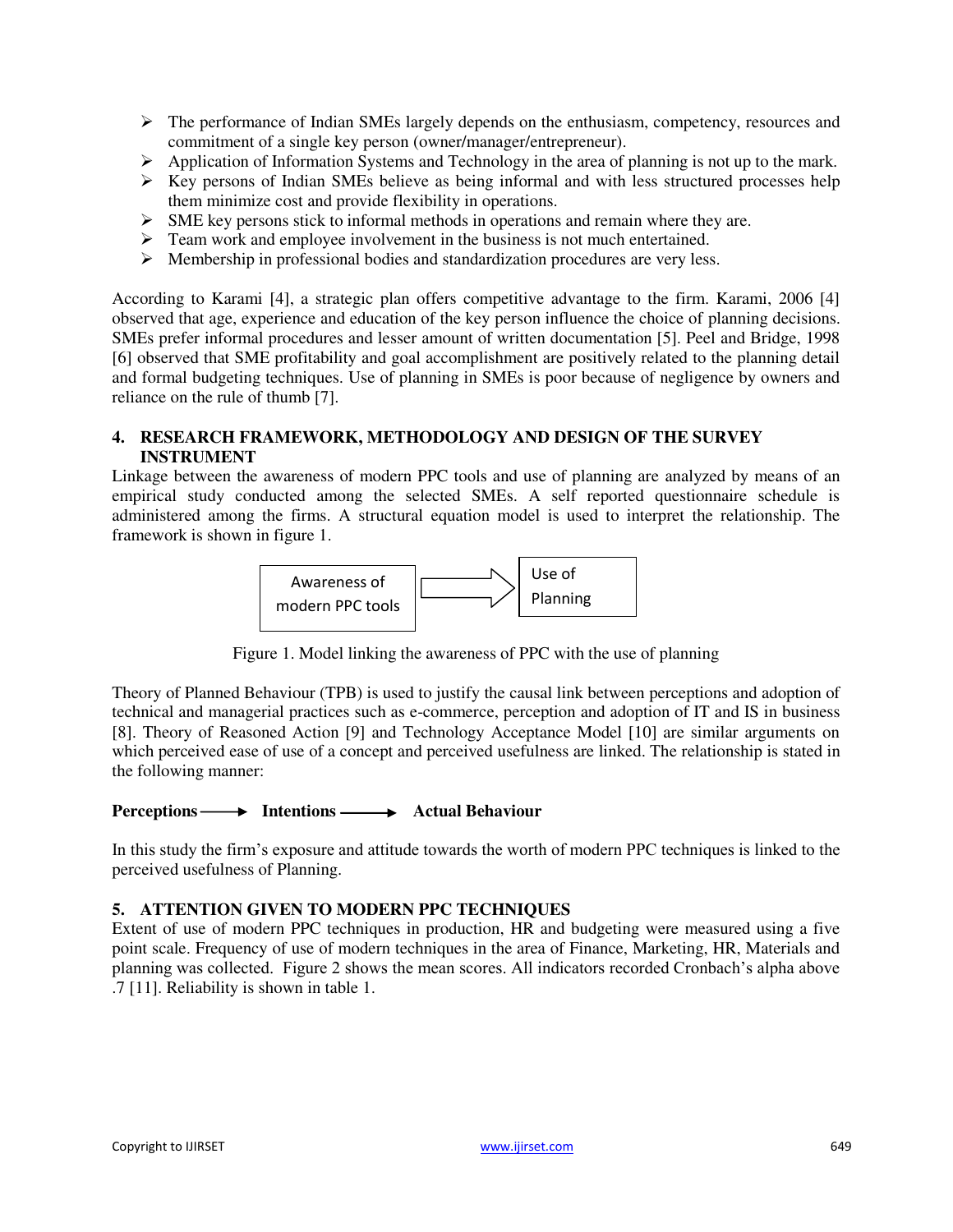

Figure 2. Average scores for the practice of modern techniques

| <b>Item</b>                                                  | Item-Total<br>Correlation | Cronbach's<br>Alpha |  |
|--------------------------------------------------------------|---------------------------|---------------------|--|
| Awareness of<br>modern techniques                            | .821                      | .760                |  |
| Usage of modern<br>techniques                                | .779                      | .797                |  |
| Extent of use of<br>modern techniques<br>in different fields | .799                      | .776                |  |
| Importance of<br>Forecasting,<br>Planning and<br>Control     | .531                      | .891                |  |

Table 1. Reliability measures for the practice of modern PPC techniques.

t- test for testing the difference among the use of PPC techniques (planning) in various fields indicated significant difference from the standard value of 3 (shown in table 2). Singh et al. [7] used the national standard bench mark scores as 3. Above the score of 3 is considered as good. It is inferred that the use of modern PPC practices are below the national standards.

| Table 2. t- test Results of the Use of PPC |  |
|--------------------------------------------|--|
|--------------------------------------------|--|

| Test value 3                                          | t         | df  | Sig. (2-tailed) |
|-------------------------------------------------------|-----------|-----|-----------------|
| Awareness of modern<br>techniques                     | $-11.501$ | 381 | .000            |
| Usage of modern<br>techniques                         | $-.669$   | 381 | .504            |
| Use of forecasting in<br>different fields             | $-.563$   | 381 | .574            |
| Importance of<br>Forecasting, Planning<br>and Control | 34.154    | 381 | .000            |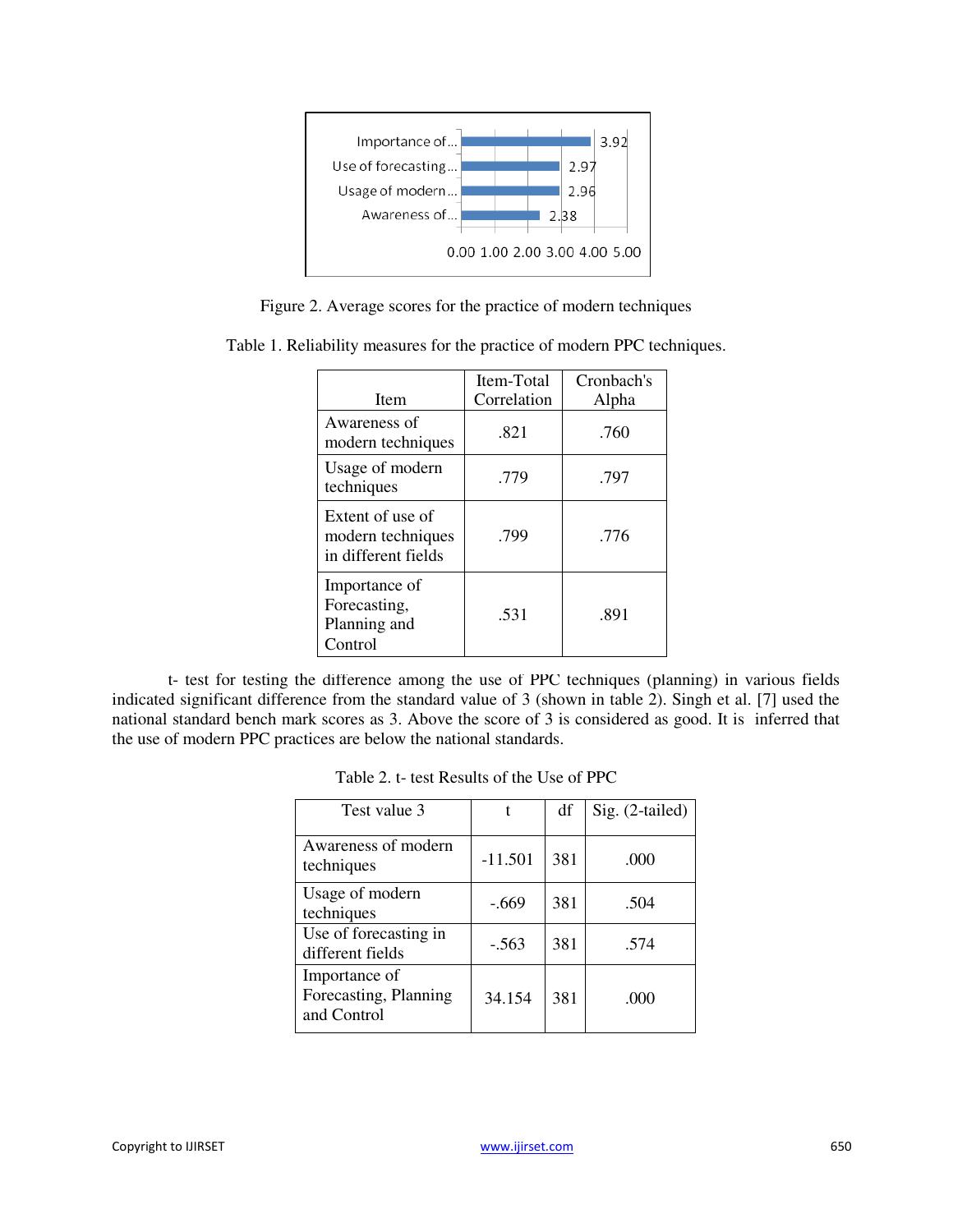**6. ATTITUDE TOWARDS MODERN PPC TECHNIQUES AND PERCEIVED USE OF PLANNING** 



Figure 3. Standardized loadings of TRA model linking awareness of PPC with use of planning

**Note:** Latent variable INTPLA ——- Intention for using modern planning techniques. USEPLA ——-- Use of Planning. P1, P2, P3, P8, P9, P13 and P14 ----Indicators of planning Figure 3 shows the Structural Equation Model (SEM) for testing the linkage between intentions for using modern PPC techniques and planning methods followed by the firm. SEM model was found valid with significant chi-square value, acceptable incremental fit indices and RMSEA values (a chi-square value of 181.5 significant at .001level, Comparative Fit Index (CFI), Normed Fit Index (NFI) and Trucker Lewis Index (TLI) above .9 and Root Mean Square Error Association (RMSEA) value of .08). SEM model confirmed the positive relation between the use of planning and awareness of modern PPC techniques (correlation of .76).

#### **7. EXTENT OF USE OF PLANNING IN SMES**

Use of planning was measured with the following indicators: 1) Use of formalization in planning, 2) Inventory management, 3) Goal accomplishment, 4) Use of operational planning instruments, 5) Satisfaction on planning methods and 6) Accuracy of planning.

Mean scores of use of planning are shown in figure 4.



Figure 4. Mean scores of use of planning

Goal accomplishment, planning formalization, accuracy of planning and satisfaction recorded above bench mark scores, while inventory management and use of planning instruments scored below bench mark level. Use of planning instruments is very poor.

Factors influencing the planning process in SMEs are shown in figures 5, 6, 7 and 8. The planning formalization is adequate but inventory management is poor. Also the use of planning instruments is very poor.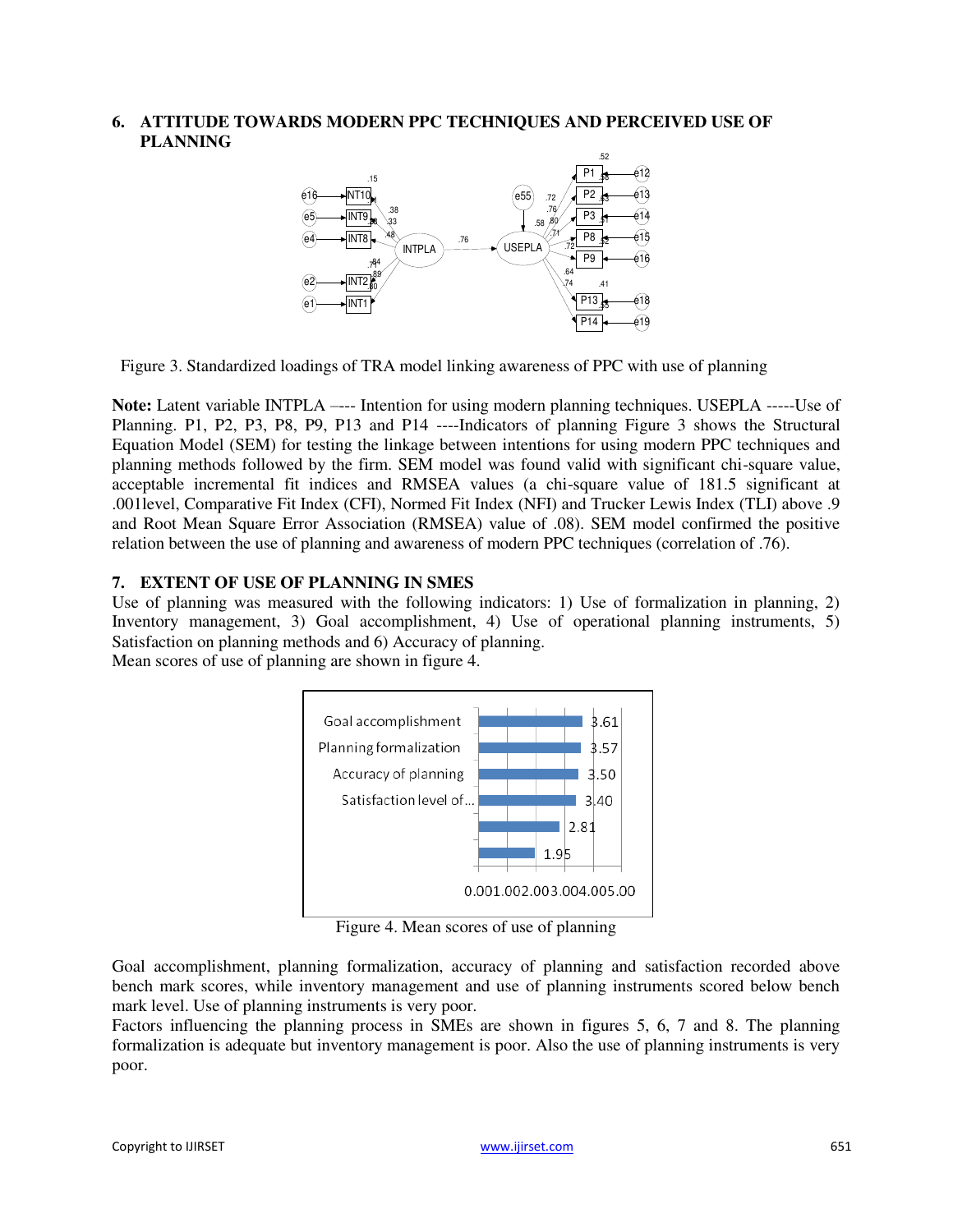

Figure 5. Planning formalization in different fields



Figure 6. Inventory management



Figure 7. Mean score of use of Planning instruments



Figure 8. Factors influencing the planning effectiveness in SMEs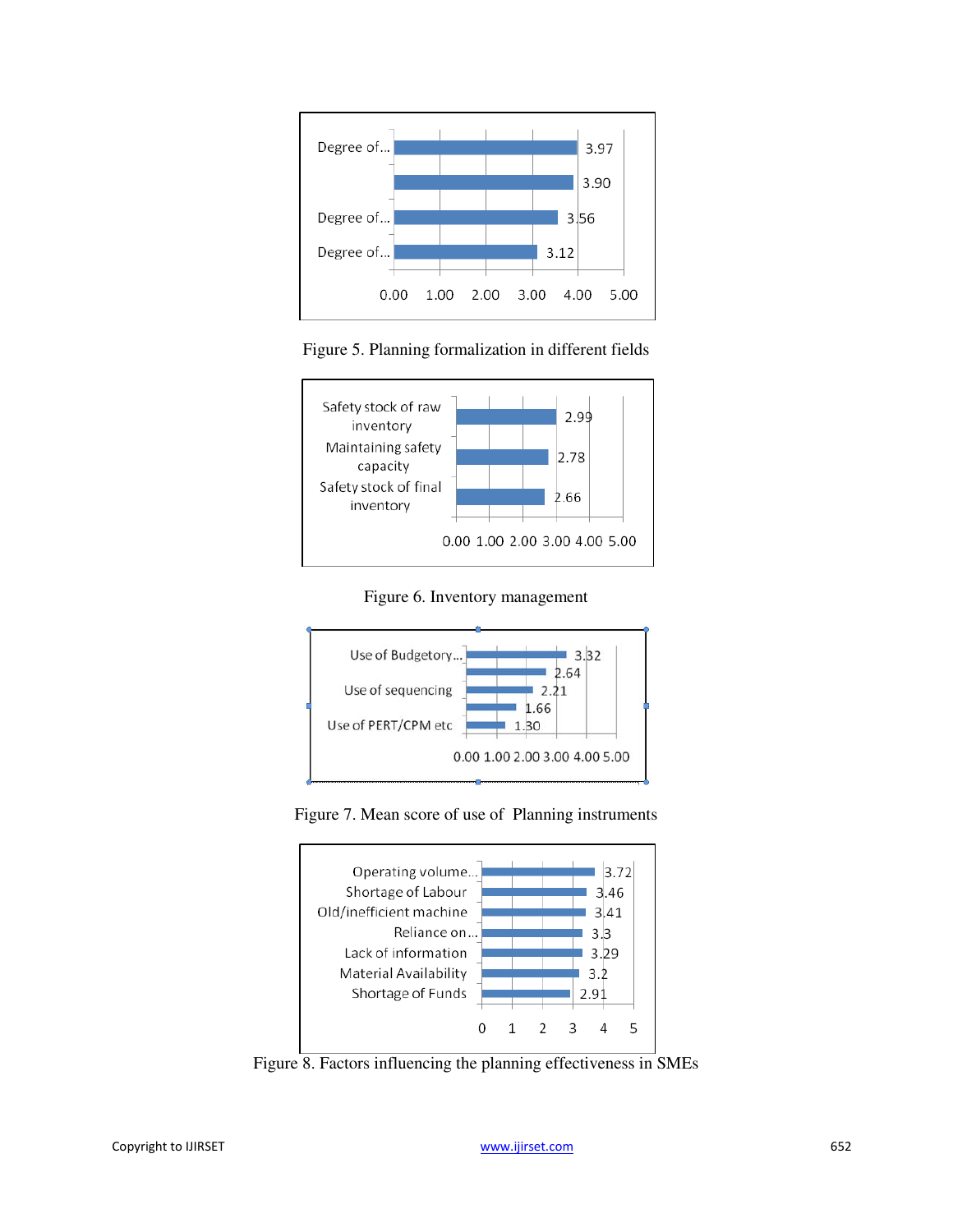From figures 9a to 9d, it is observed that material availability, capacity restrictions, and inefficient machines influenced the effectiveness of planning process in SMEs.



Figure 9 a. Distribution of operating volume restrictions



Figure 9 b. Distribution of material availability







Figure 9 d. Distribution of lack of information